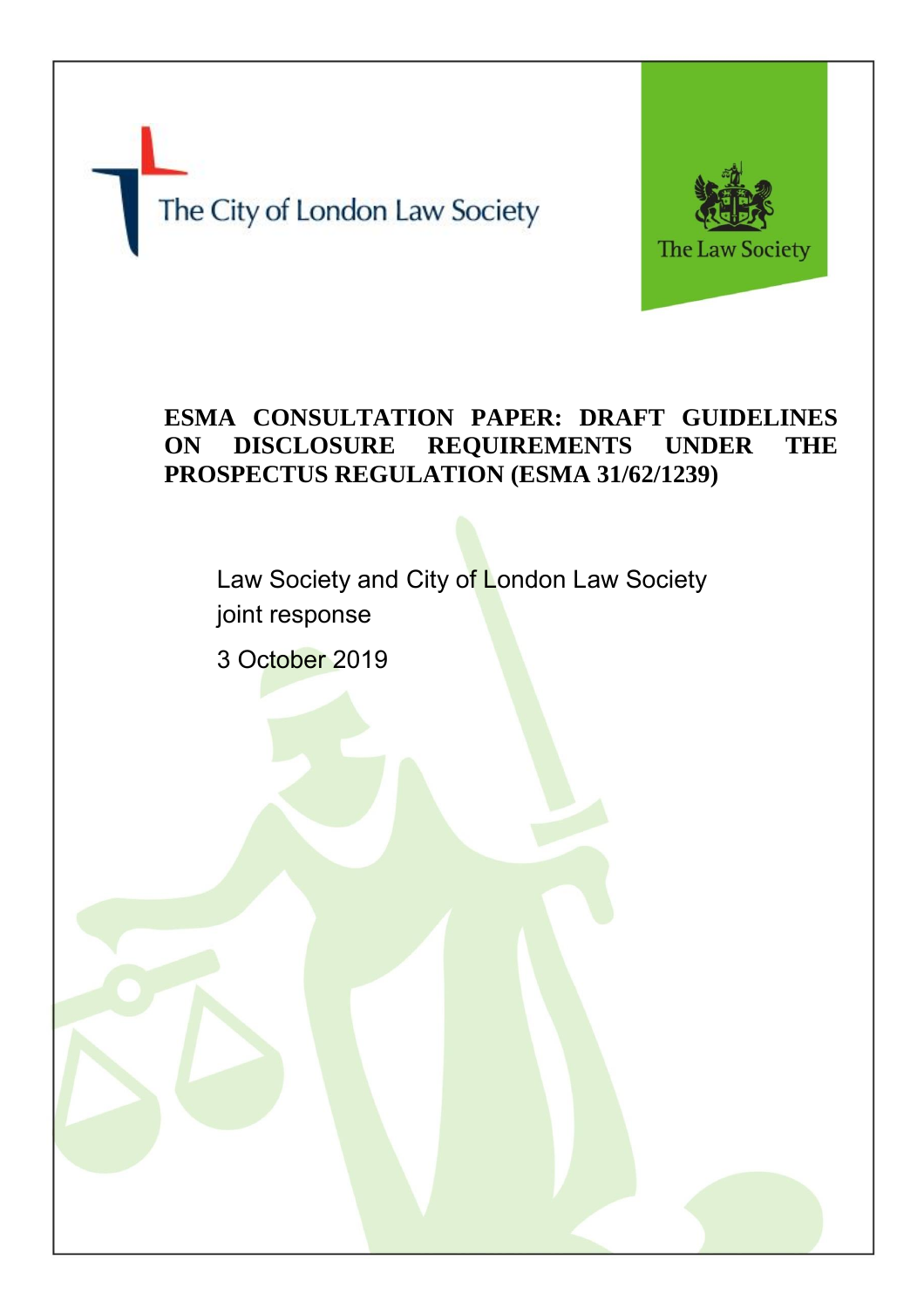# **Introduction**

- 1. The views set out in this paper have been prepared by a Joint Working Party of the Company Law Committees of the City of London Law Society (**CLLS**) and the Law Society of England and Wales (the **Law Society**).
- 2. The CLLS represents approximately 17,000 City lawyers through individual and corporate membership, including some of the largest international law firms in the world. These law firms advise a variety of clients from multinational companies and financial institutions to Government departments, often in relation to complex, multijurisdictional legal issues. The CLLS responds to a variety of consultations on issues of importance to its members through its 19 specialist committees.
- 3. The Law Society is the professional body for solicitors in England and Wales, representing over 160,000 registered legal practitioners. It represents the profession to Parliament, Government and regulatory bodies in both the domestic and European arena and has a public interest in the reform of the law.
- 4. The Joint Working Party is made up of senior and specialist corporate lawyers from both the CLLS and the Law Society who have a particular focus on issues relating to capital markets.

# **Response**

# **Responding to this paper**

ESMA invites responses to the questions set out throughout its Consultation Paper on Draft Guidelines on disclosure requirements under the Prospectus Regulation (ESMA31-62-1239). Responses are most helpful if they:

- respond to the question stated;
- contain a clear rationale; and
- describe any alternatives ESMA should consider.

ESMA will consider all responses received by **4 October 2019.** 

# **Instructions**

In order to facilitate analysis of responses to the Consultation Paper, respondents are requested to follow the below steps when preparing and submitting their response:

- Insert your responses to the questions in the Consultation Paper in the present response form.
- Please do not remove tags of the type <ESMA\_QUESTION\_CPG\_1>. Your response to each question has to be framed by the two tags corresponding to the question.
- If you do not wish to respond to a given question, please do not delete it but simply leave the text "TYPE YOUR TEXT HERE" between the tags.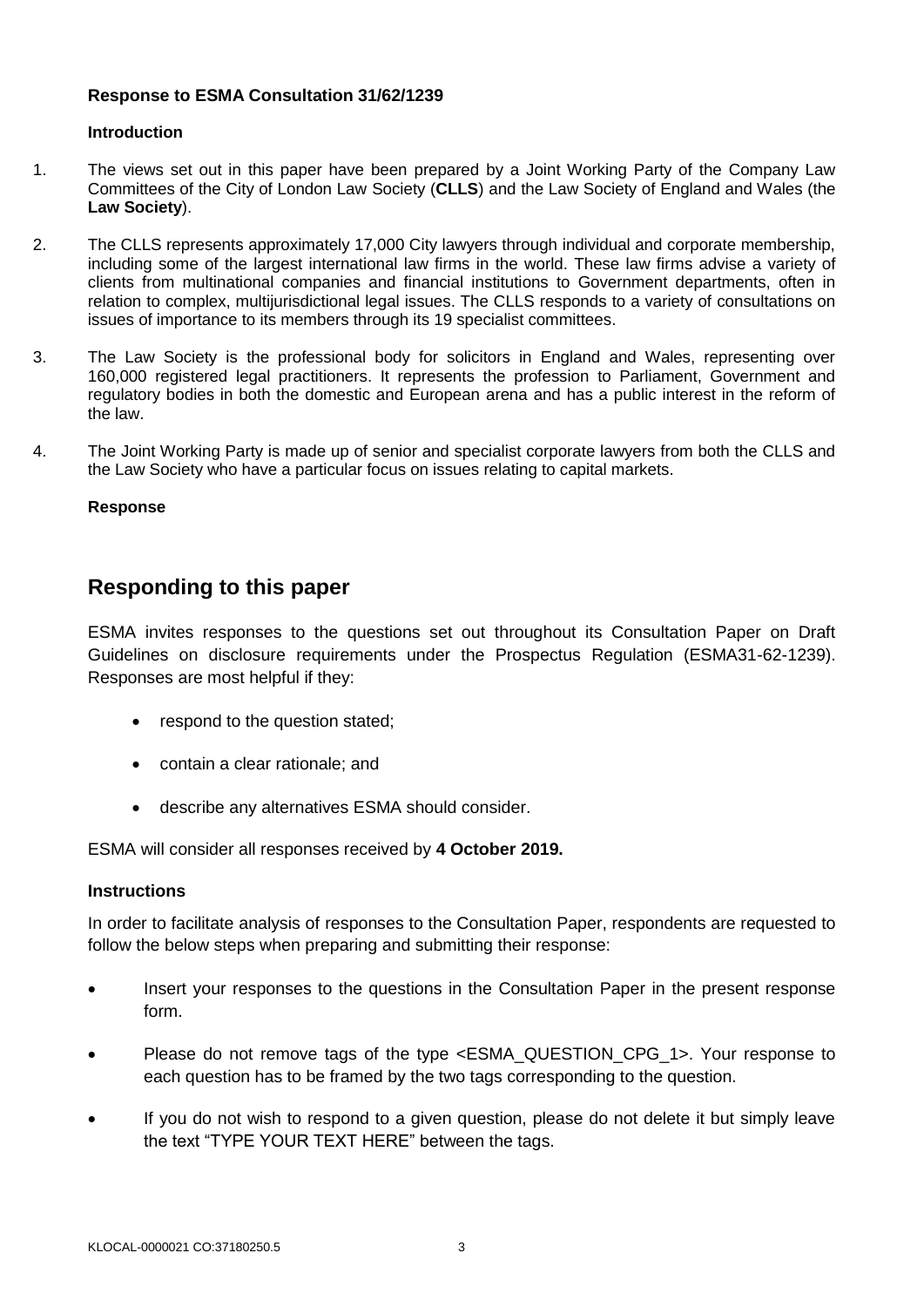- When you have drafted your response, name your response form according to the following convention: ESMA\_CPG\_nameofrespondent\_RESPONSEFORM. For example, for a respondent named ABCD, the response form would be entitled ESMA\_CPG\_ABCD\_RESPONSEFORM.
- Upload the form containing your responses, **in Word format**, to ESMA's website [\(www.esma.europa.eu](http://www.esma.europa.eu/) under the heading "Your input – Open consultations"  $\rightarrow$ "Consultation on Draft Guidelines on disclosure requirements under the Prospectus Regulation").

# **Publication of responses**

All contributions received will be published following the close of the consultation, unless you request otherwise. **Please clearly indicate by ticking the appropriate checkbox on the website submission page if you do not wish for your contribution to be publicly disclosed.** A standard confidentiality statement in an email message will not be treated as a request for nondisclosure. A confidential response may be requested from us in accordance with ESMA's rules on access to documents. We may consult you if we receive such a request. Any decision we make not to disclose the response is reviewable by ESMA's Board of Appeal and the European Ombudsman.

# **Data protection**

Information on data protection can be found at [www.esma.europa.eu](http://www.esma.europa.eu/) under the heading "Data protection".

# **Who should read the Consultation Paper**

The Consultation Paper may be of particular interest to investors, issuers, including issuers already admitted to trading on a regulated market or on a multilateral trading facility, offerors or persons asking for admission to trading on a regulated market as well as to any market participant who is affected by the new Prospectus Regulation.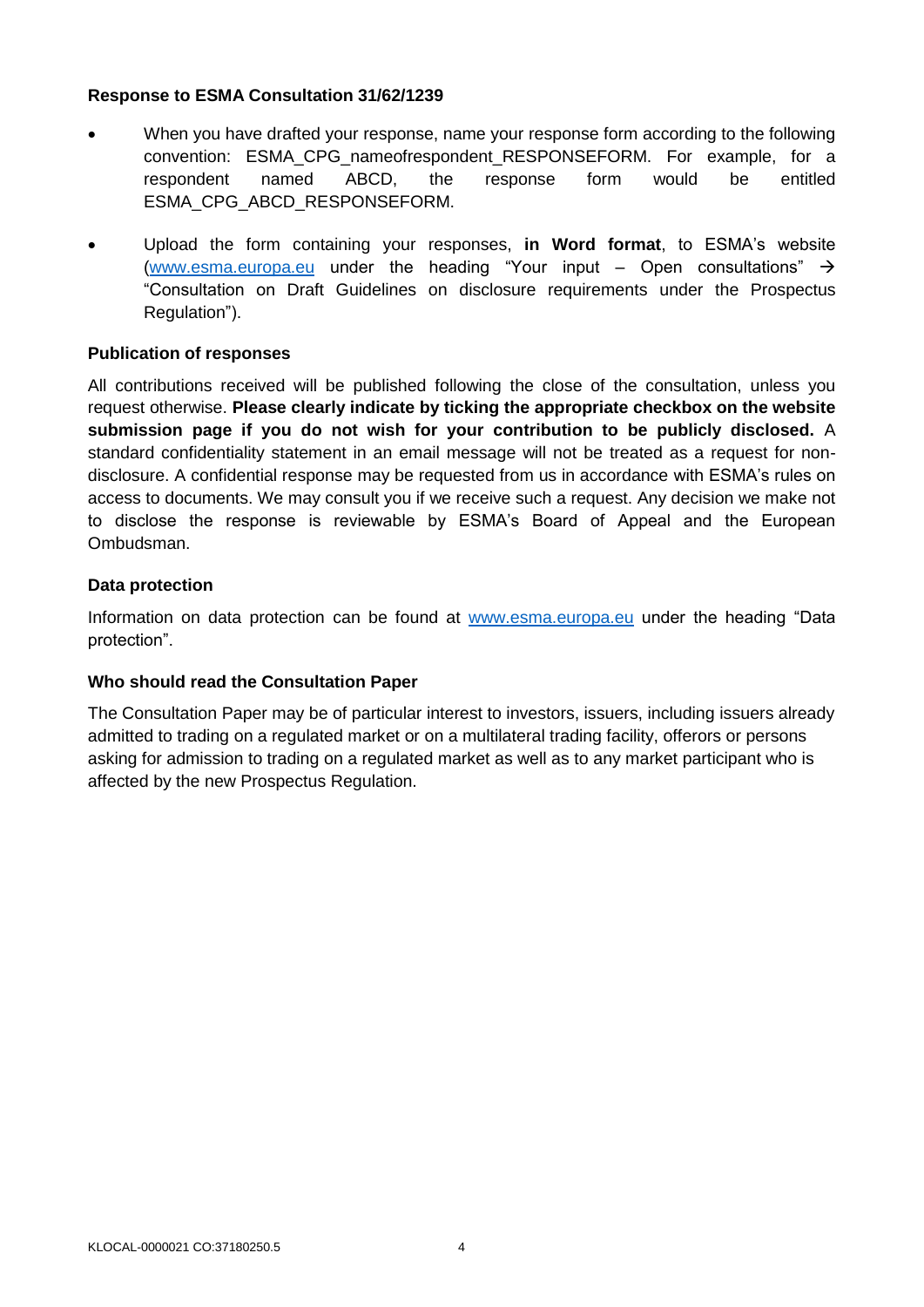# **General information about respondent**

| Name of the company / organisation   | Joint Working Party of the City of London Law Society<br>and the Law Society of England and Wales |
|--------------------------------------|---------------------------------------------------------------------------------------------------|
| Activity                             | Audit/Legal/Individual                                                                            |
| Are you representing an association? | ⊠                                                                                                 |
| Country / region                     | UK                                                                                                |

# **Introduction**

# *Please make your introductory comments below, if any:*

# <ESMA\_COMMENT\_CPG\_1>

We have made our comments based on the Guidelines as they apply to shares. We have not undertaken an analysis of how the Guidelines might need to be adapted for other types of securities. As a general matter, we agree with ESMA's decision:

- 1. to convert the "ESMA update of the CESR Recommendations" (ESMA 2013/319) into Guidelines, so that ESMA is entitled to receive data from national competent authorities (NCAs) and market participants regarding their compliance with the Guidelines. We note that it will be important that NCAs apply the Guidelines in a consistent manner, to achieve ESMA's goal of market participants having a uniform understanding of their application.
- 2. to confirm that only material disclosure should be included in the prospectus (ESMA's paragraph 12-13 of the Guidelines, at page 14). This approach is consistent with the disclosure requirements under Article 6.1 of the Regulation, which includes a requirement that the information must be "concise", as well as easily analysable and comprehensible.

Our response follows the structure of the Guidelines -- the paragraph numbers refer, unless otherwise stated, to the corresponding paragraph numbers of the Guidelines. In addition, the term:

"Commission Delegated Regulation" means Regulation EU 2019/980

"Prospectus Regulation" or Regulation means the Prospectus Regulation EU 2017/1129

Recommendations means the ESMA update of the CESR Recommendations (ESMA 2013/319)

# **Executive Summary**

We set out below a summary of key issues, which we explain in more detail in our comments on the specific Guidelines or paragraphs.

# *1. Profit Forecasts and Estimates*

Helpfully, the Guidelines are consistent with Section 11 of the Commission Delegated Regulation with respect to inclusion of profit forecasts and estimates in a prospectus. We do not consider that guidance on forward-looking information made outside of a prospectus would inevitably be material information pursuant to Article 6.1 of the Prospectus Regulation, and therefore it would not be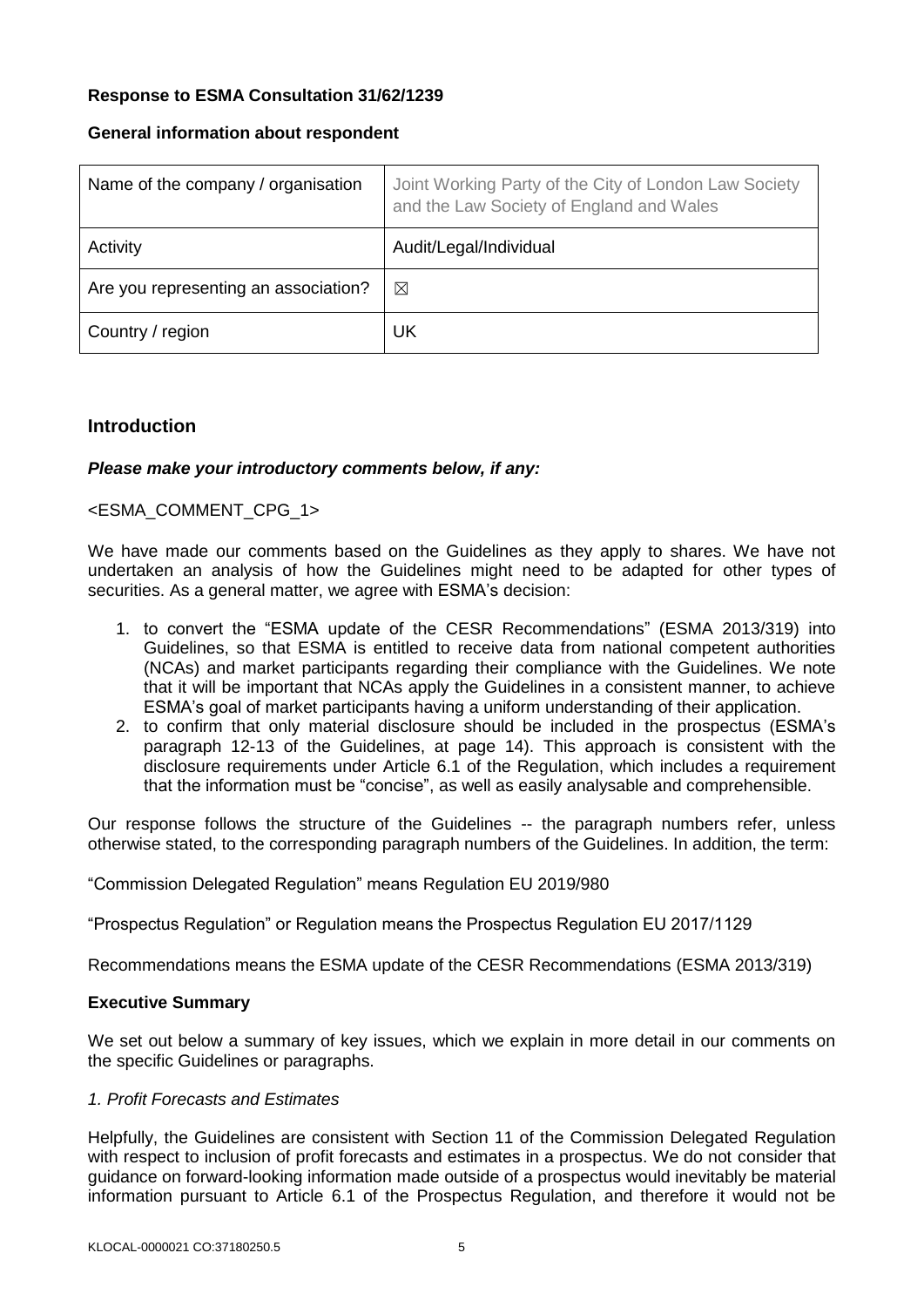considered a profit forecast or estimate. Article 6 requires that materiality should be measured with regard to the nature of the issuer and the securities being issued. This can only be done on a caseby- case basis

# *2. Financial Information*

*(a) Clear guidance on complex financial history requirements.* It may be impracticable for an issuer with a complex financial history or which has made a significant financial commitment to provide information about the entity that the issuer had acquired or is proposing to acquire (as if that entity were the issuer). Guidelines regarding the application of the information requirements in Article 18 of the Commission Delegated Regulation may be helpful, especially with respect to a significant financial commitment.

*(b) Capitalisation and indebtedness table.* The addition of Guideline 157 is helpful as issuers who are banks and reinsurance companies are otherwise likely to have particular problems complying with the disclosure requirements for contingent liabilities on a timely basis. In general, flexibility needs to be given for each issuer to include a capitalisation and indebtedness table that is appropriate for it and the financial standards it reports under, as long as it complies with the requirements of the Regulation.

# *3. Standard of care*

The Guidelines should not go beyond the Prospectus Regulation itself in terms of the standard of care and due diligence an issuer should take in preparing information for inclusion in the prospectus. For example in response to Question 21 (Working Capital) we note that issuers, together with their advisers, should determine what due diligence measures regarding a working capital statement ought to be taken in light of the particular circumstances and in order to determine if the issuer can provide a clean working statement. We note that the working capital statement would be subject to the general duty of disclosure under Article 6 of the Regulation, as is the whole of the prospectus. It should be made clear that the Guidelines regarding working capital are subject to this overarching requirement.

<ESMA\_COMMENT\_CPG\_1>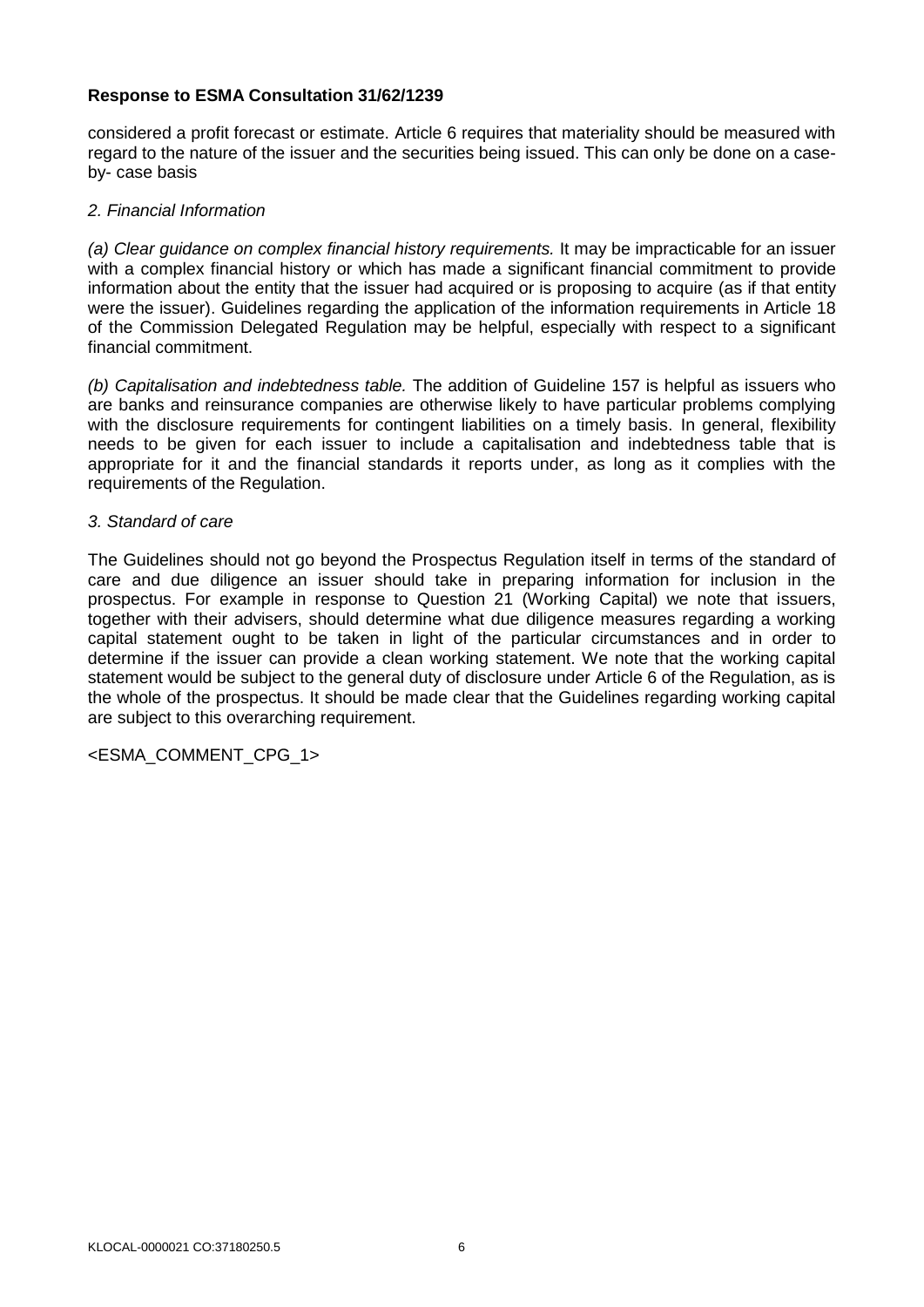# **Questions**

# *Operating and financial review*

ESMA Question 1 Do you agree with the choice to largely carry over the CESR Guidelines on OFR? If not, could you please indicate what further guidance should be provided and the legal basis for such?

<ESMA\_QUESTION\_CPG\_1> Yes**.** 

Non-financial key performance indicators will differ from company to company. The same principle applies to environmental, social and governance (ESG) indicators, which are the subject of ESMA's new paragraph 26. It should remain a judgment for each company what ESG factors it chooses to discuss in its prospectus. It is important that the issuer, with its advisers, is allowed to consider the right ESG reporting standard(s) for it and how it should report compliance, taking into account all the circumstances it believes are relevant to that judgment.

It is unclear what it means to say "*performance should be discussed in the context of the longterm objectives of the business (see paragraph 23)*". It is also unnecessary to carry the provision over from the Recommendations. This is because paragraphs 7.1.1. and 7.1.2 of Annex I to the Commission Delegated Regulation are clear as to what discussion is required in an operating and financial review about the performance of a company. We suggest ESMA delete this wording. <ESMA\_QUESTION\_CPG\_1>

# ESMA Question 2

Do you agree with the introduction of draft guideline 4 in order to provide further guidance on the use of the management report? Do you believe the inclusion of any separate non-financial report (when applicable) could materially increase the length of equity prospectuses? If so, please provide your reasoning and an alternative proposal.

<ESMA\_QUESTION\_CPG\_2>We agree that, in many instances, it will be appropriate to assess whether the management report is fully up to date, and we agree that, if this is not the case, additional disclosure should be encouraged (if it is material), though not required. <ESMA\_QUESTION\_CPG\_2>

# ESMA Question 3

Do you believe the application of draft guidelines 1, 2, 3 and 4 will impose additional costs on the persons responsible for the prospectus? If so, please provide evidence of the costs and – on a best-effort basis – quantify them.

# <ESMA\_QUESTION\_CPG\_3>

Yes, it is possible that there would be adaptive costs for issuers and other market participants, in drafting disclosure to meet the requirements of additional or different Guidelines or of the relevant NCA. These adaptive costs are likely to vary from issuer to issuer and may also differ from jurisdiction to jurisdiction. This is because the extent of these costs will partly depend on whether NCAs take a uniform and proportionate approach to the application of the Guidelines.<ESMA\_QUESTION\_CPG\_3>

# *Capital resources*

# ESMA Question 4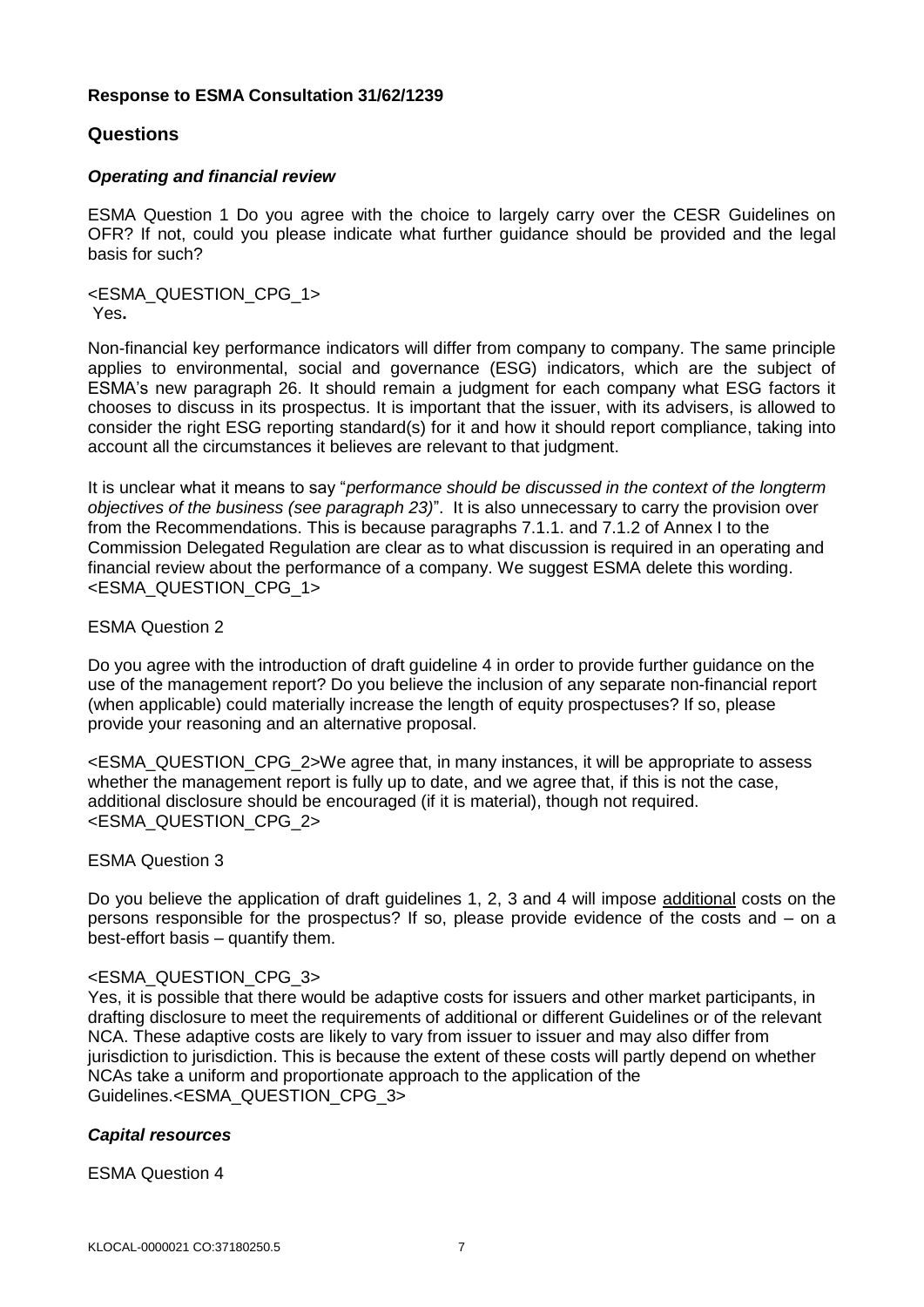Do you agree with the choice to largely carry over the CESR Guidelines on capital resources? If not, could you please indicate what further guidance should be provided and the legal basis for such?

<ESMA\_QUESTION\_CPG\_4>

Yes. The issuer should discuss capital resources and liquidity and provide information on relevant ratios.

We suggest that ESMA adds to the Guidelines an acknowledgement that covenants in debt financing documents are not the only types of restriction on using capital resources that could be relevant. For example, an issuer might have secured funding from a government body that is subject to conditions or, more rarely, equity funding that has certain conditions attached.

A reference to materiality should be added to the trigger for matters to be disclosed under Guideline 7(ii) – "*negotiations with the lender on the operation of these covenants are taking place…"* is very broad and arguably goes further than paragraph 8.4 of Annex 1 to the Commission Delegated Regulation. If any such negotiations were material on the specific facts and the level of certainty of any negotiations that were contemplated warranted it, the general duty of disclosure under Article 6.1 of the Regulation would require its disclosure. This is sufficient and additional requirements at Level 3 appear to go beyond ESMA's remit.

<ESMA\_QUESTION\_CPG\_4>

ESMA Question 5

Do you consider that the clarifications in these draft guidelines on how text provided elsewhere should be cross-referred to are useful?

<ESMA\_QUESTION\_CPG\_5> Yes. <ESMA\_QUESTION\_CPG\_5>

ESMA Question 6

Do you believe the application of draft guidelines 5, 6, 7 and 8 will impose additional costs on the persons responsible for the prospectus? If so, please provide evidence of the costs and – on a best-effort basis – quantify them.

<ESMA\_QUESTION\_CPG\_6>

Yes, it is possible that there would be adaptive costs for issuers and other market participants, in drafting disclosure to meet the requirements of additional or different Guidelines or of the relevant NCA. These adaptive costs are likely to vary from issuer to issuer and may also differ from jurisdiction to jurisdiction. This is because the extent of these costs will partly depend on whether NCAs take a uniform and proportionate approach to the application of the Guidelines.<ESMA\_QUESTION\_CPG\_6>

# *Profit forecasts and estimates*

ESMA Question 7 Do you agree with the choice to largely carry over the CESR Guideline on profit forecasts and estimates? If not, could you please indicate what further guidance should be provided and the legal basis for such? <ESMA\_QUESTION\_CPG\_7>

Guidance on forward looking information provided outside of prospectuses may constitute aspirational information, ("soft guidance") which is qualified due to the lack of certainty that characterises it. An important aspect of determining materiality of information is the level of certainty that characterises such information. If the qualitative prospective disclosure was consistent with any soft guidance that had been published in the market, it may well be reasonable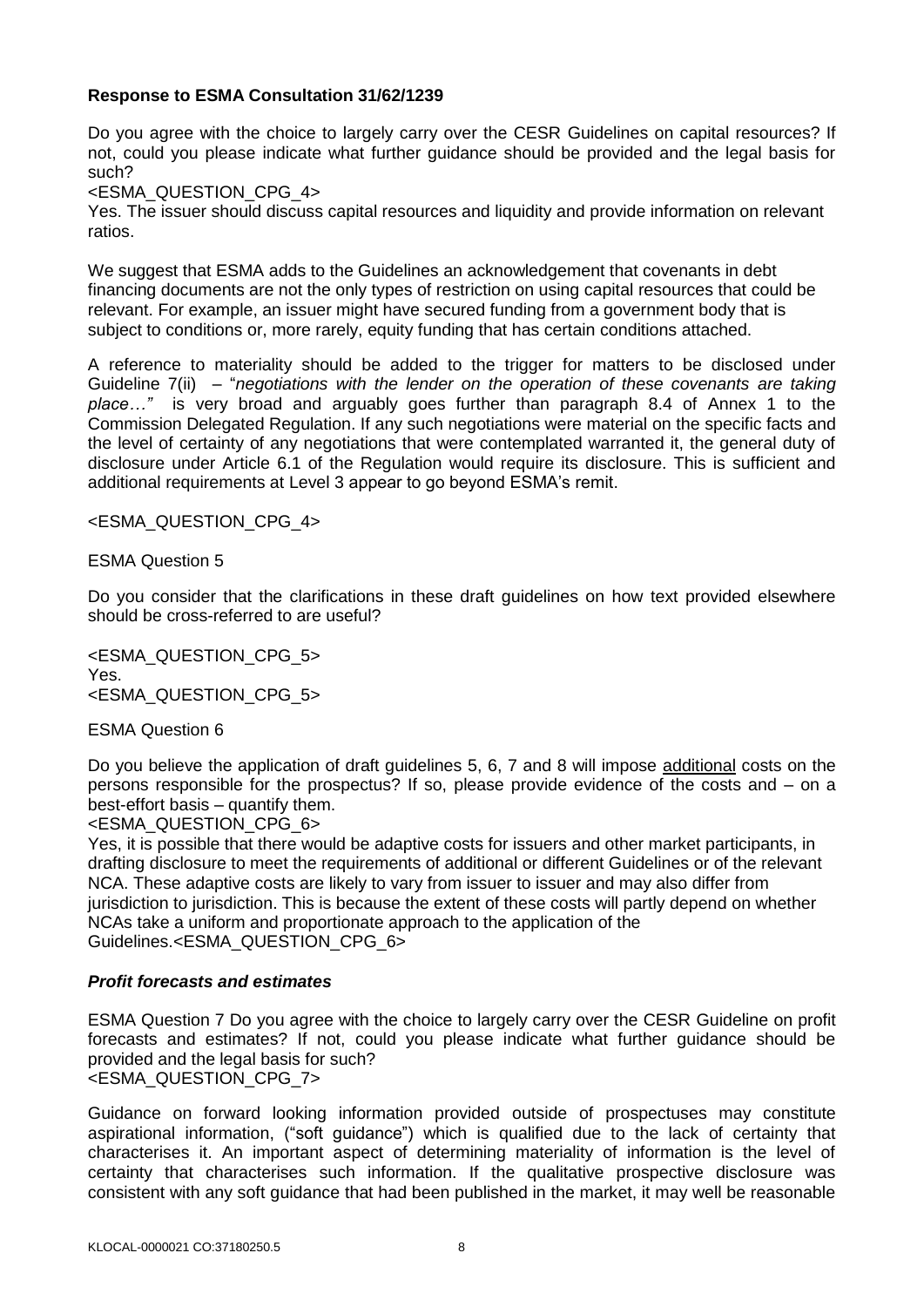for an issuer to conclude that such guidance was not material and therefore would not be considered a profit forecast or estimate. It is important that the issuer, with its advisers, is allowed to consider whether any guidance made outside of a prospectus is material or not, in the circumstances.

<ESMA\_QUESTION\_CPG\_7>

ESMA Question 8 Do you believe the application of draft guidelines 9, 10, 11 and 12 will impose additional costs on the persons responsible for the prospectus? If so, please provide evidence of the costs and – on a best-effort basis – quantify them.

<ESMA\_QUESTION\_CPG\_8>

The commentary to Guideline 10, that is set out in paragraph 50, appears to mean that, where an issuer changes its accounting policy when preparing a profit forecast or estimate, it would need to restate its historical financial information. We are concerned that this approach goes beyond accounting practice in EU member states and would impose additional costs on issuers. We suggest ESMA consider deleting this provision.

Guideline 12 may result in additional cost, given that the issuer will often not be familiar with the accounting systems and principles of the acquired entity. Including a profit forecast of an acquired entity may be misleading as it not always clear what this means for an investor in the securities of the issuer. Often the basis of the forecast will have changed as a result of the acquisition. Therefore, a target's forecast should not be treated in the same way as the issuer's forecast and we suggest its inclusion should not be required.

# <ESMA\_QUESTION\_CPG\_8>

# *Historical financial information*

ESMA Question 9

In relation to draft guideline 14, do you consider that it is beneficial to clarify the application of the bridge approach for prospectuses that include less than three years of financial information? If not, please elaborate on your reasoning and suggest an alternative approach.

<ESMA\_QUESTION\_CPG\_9> Yes. <ESMA\_QUESTION\_CPG\_9>

ESMA Question 10

Do you agree with the guidance set out in draft guidelines 13, 14, 15, 16 and 17? If not, please explain your reasons and provide alternative suggestions.

# <ESMA\_QUESTION\_CPG\_10>

Regarding Guideline 13, we note that, if the issuer decides to adopt a new accounting framework, it may be a difficult exercise to make (restated) financial statements that are based on the new accounting framework comparable to the previous framework. It should be sufficient to explain the reason for its restatement and its impact.

We note that draft guideline 17 refers to "*national accounting standards of a Member State*". This appears to assume that the issuer will be an EEA issuer. Reference should be made to third country issuers, in this Guideline. <ESMA\_QUESTION\_CPG\_10>

ESMA Question 11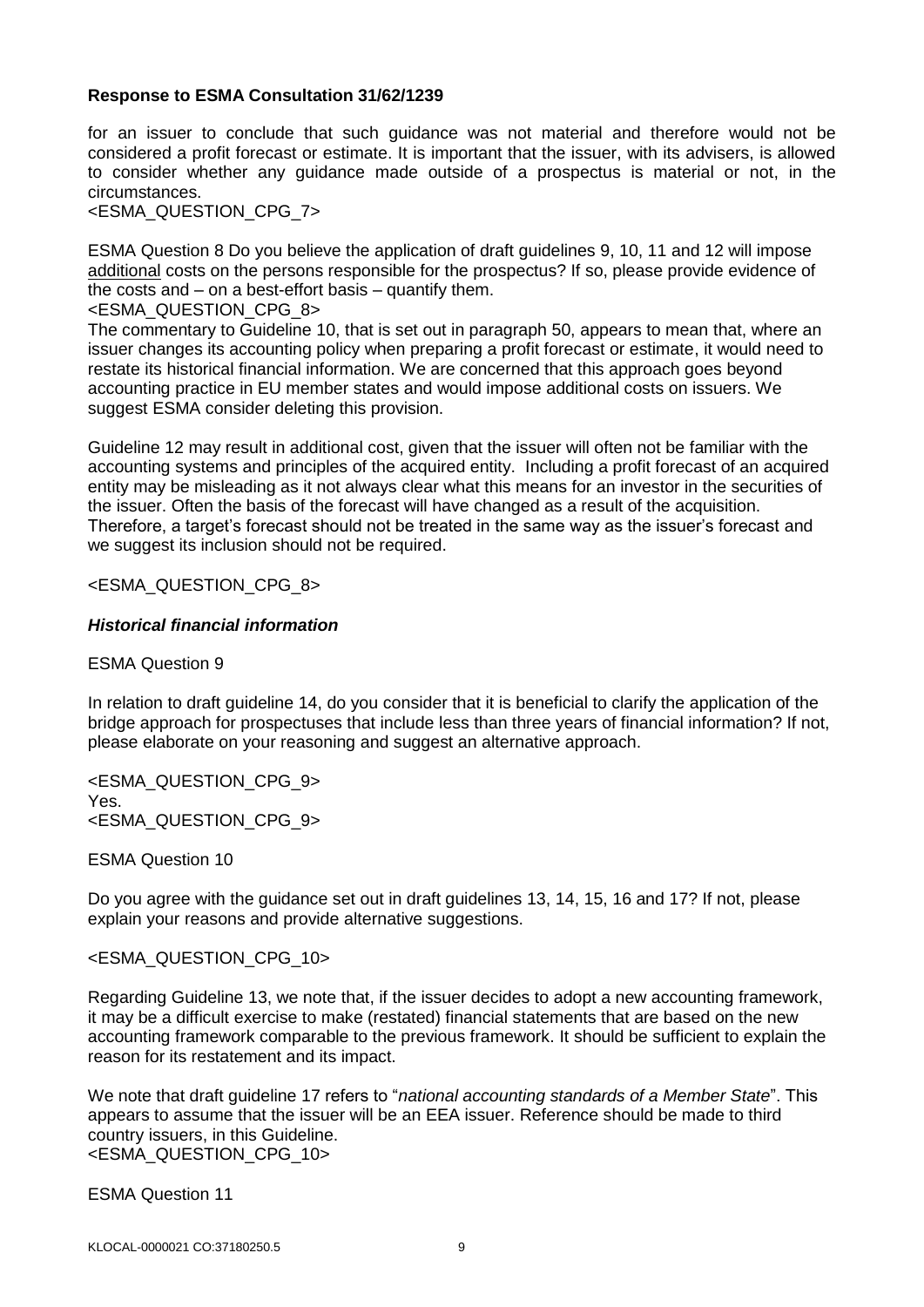Do you consider that additional guidance is necessary as regards the restatement of historical financial information in the case of prospectuses that include less than three years of financial information? If so, please explain your view.

<ESMA\_QUESTION\_CPG\_11> TYPE YOUR TEXT HERE <ESMA\_QUESTION\_CPG\_11>

ESMA Question 12

Do you believe the application of any of the draft guidelines 13, 14, 15, 16 and 17 will impose additional costs on the persons responsible for the prospectus? If so, please provide evidence of the costs and – on a best-effort basis – quantify them. <ESMA\_QUESTION\_CPG\_12> TYPE YOUR TEXT HERE <ESMA\_QUESTION\_CPG\_12>

# *Pro forma information*

ESMA Question 13

Should draft guideline 18 include any other standard indicators of size? Have you ever used other indicators because the three indicators included in draft guideline 18 would produce anomalous results?

<ESMA\_QUESTION\_CPG\_13>

The three indicators provide a useful starting point. Even so, the Guidelines should allow NCAs to permit pro forma information to reflect adjustments to present the financial information fairly in accordance with the requirements of Article 6.1 of the Regulation. It would be helpful to have clear Guidelines to ensure a suitable quality of disclosure when it is considered disproportionately burdensome to produce pro forma information under the caveat in paragraph 83 of this Guideline 18. This caveat may lead to different NCAs taking different views regarding what quality of alternative disclosure is required. This may result in a range of approaches emerging in the market, with the risk that the quality of the disclosure in this area is variable. <ESMA\_QUESTION\_CPG\_13>

ESMA Question 14

In draft guideline 18, do you agree that when an issuer is involved in several transactions which individually do not, but which collectively do, constitute a 25% variation to the issuer's size, pro forma information should be required unless it is disproportionately burdensome to produce it?

# <ESMA\_QUESTION\_CPG\_14>

In practice, it is only likely to be possible to comply with ESMA's approach, to make transactions which collectively (and not individually) constitute a 25% variation to the issuer's size the subject of pro forma information, where the issuer is able to anticipate the need to publish a prospectus at the start of a financial year (which will rarely be the case).

We request ESMA to clarify in the Guidelines what they mean by "several transactions". In particular, this term should apply only to transactions that have taken place since the last financial year end. We also suggest that it should not include any immaterial transaction or any transaction that is unrelated to the original transaction. The preparation of pro forma information covering several transactions may be costly for issuers.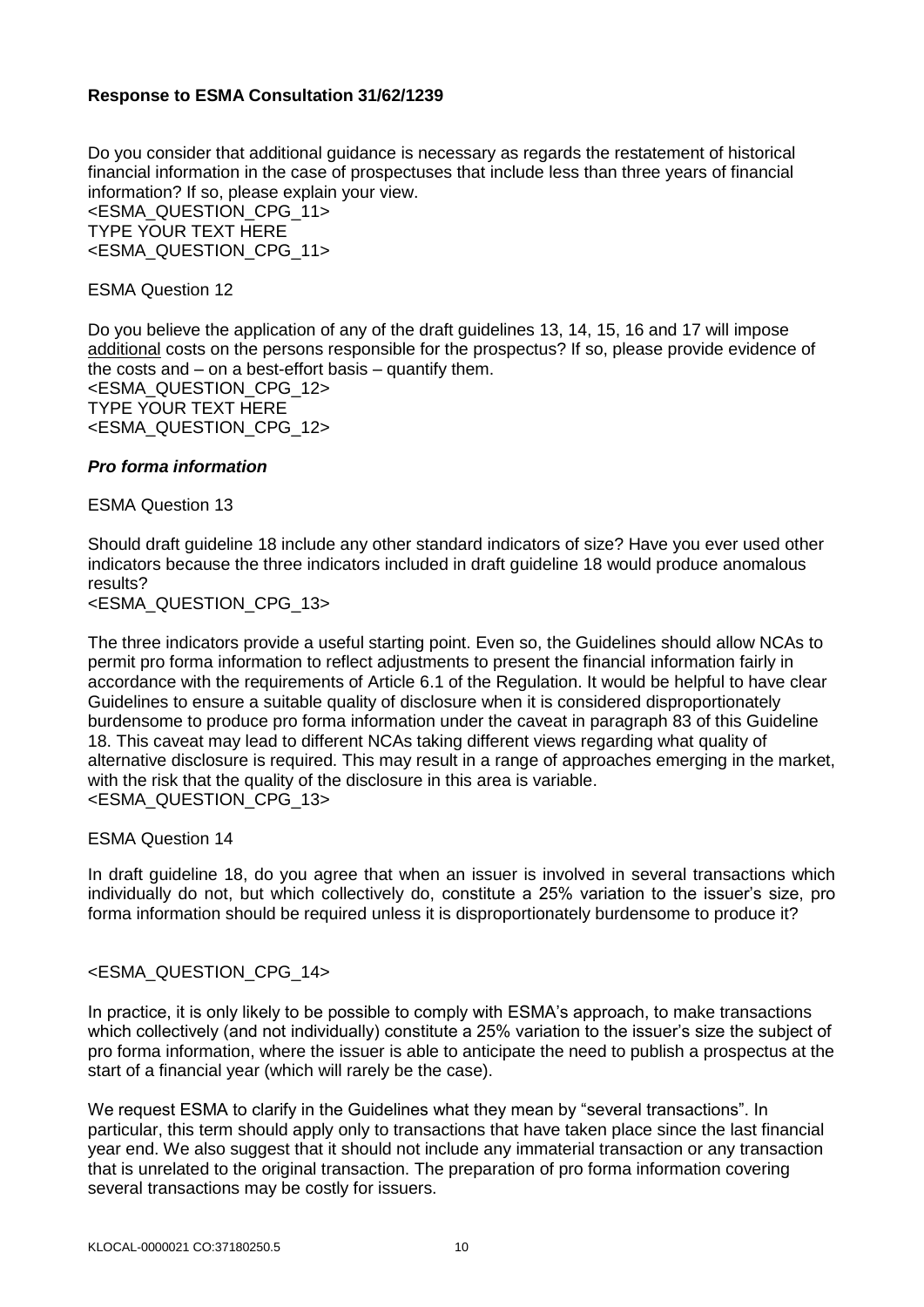<ESMA\_QUESTION\_CPG\_14>

# ESMA Question 15

In draft guideline 18, do you agree that when an issuer is involved in several transactions of which only one constitutes a 25% variation to the issuer's size, pro forma information should be required for all the transactions unless it is disproportionately burdensome to produce it?

# <ESMA\_QUESTION\_CPG\_15>

We request ESMA to clarify in the Guidelines what they mean by the carve-out wording "unless it is disproportionately burdensome to produce it". We think that it would be preferable for this to be determined by ESMA rather than left to the discretion of the relevant national competent authority, as otherwise differences could arise between the requirements of Member States.

As a guide to determining the materiality of transactions in this context, we think it is desirable to look at when in the three year period each transaction occurred. It seems likely that the materiality threshold would be lower the closer to the date of the prospectus that the transaction occurred.

# <ESMA\_QUESTION\_CPG\_15>

ESMA Question 16 In draft guideline 25, do you agree that the accountant / auditor report should not be permitted to include an emphasis of matter?

#### <ESMA\_QUESTION\_CPG\_16>

No. In the United Kingdom, an emphasis of matter" paragraph does not represent a modified opinion so it should be permissible to include this type of statement. Instead, emphasis of matter wording represents helpful disclosure as it draws the attention of the reader of the report to an important issue, for example to uncertainties over the going concern status of the company if the fundraising does not succeed or the transaction does not complete, which is material information for investors. The formulation is consistent with the Commission Delegated Regulation. <ESMA\_QUESTION\_CPG\_16>

# ESMA Question 17

In relation to draft guidelines 19, 20, 21, 22, 23, 24 and 26 which largely carry over existing material, do you agree that this material should be carried over? If you do not, please specify which material is no longer relevant and explain why. <ESMA\_QUESTION\_CPG\_17>

In principle, yes. It is important that clear guidance should be set out so that the requirements of Guideline 23 (using other information than pro forma information) are unambiguous and so that they can be applied consistently across the EEA.

We agree that a statement should be included in the Guidelines that pro forma financial information should only be included if the relevant significant gross change occurred since the beginning of the last full annual accounting period. Otherwise the pro forma financial information would be meaningless (given Item 18.4.1 of Annex 1 to the Commission Delegated Regulation).

# <ESMA\_QUESTION\_CPG\_17>

# ESMA Question 18.

Do you believe the application of any of the draft guidelines 18, 19, 20, 21, 22, 23, 24, 25 and 26 will impose additional costs on the persons responsible for the prospectus? If so, please provide evidence of the costs and – on a best-effort basis – quantify them.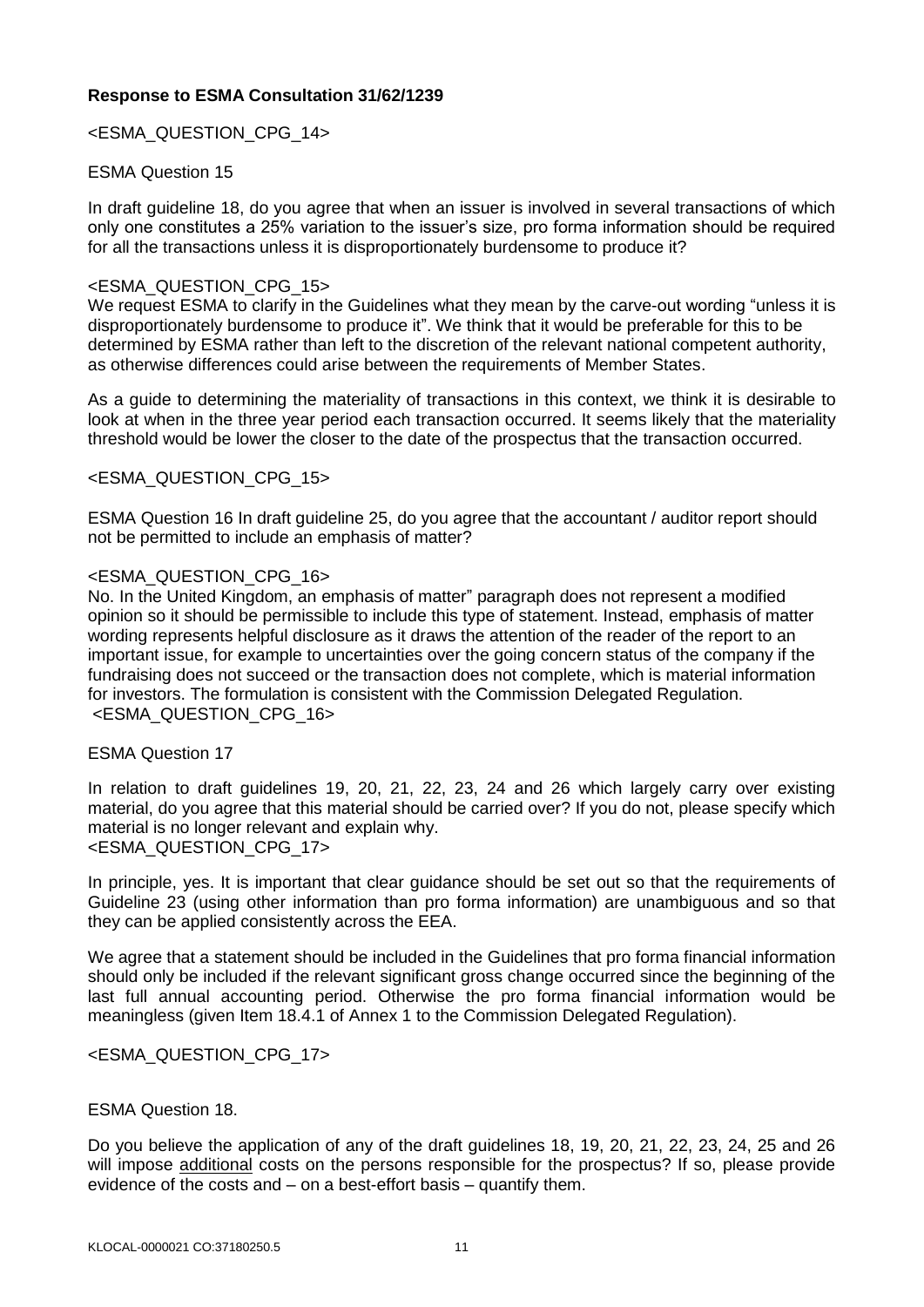# <ESMA\_QUESTION\_CPG\_18>

The scope of the additional work required to prepare an extensive set of pro forma financial information will depend on the specific circumstances and, therefore the cost of preparing it cannot be estimated accurately.<ESMA\_QUESTION\_CPG\_18>

ESMA Question 19 Do you agree with the proposal to carry over only part of the CESR Guidelines on interim financial information since some of the contents appear to be obsolete under the current legislative framework? If not, could you please indicate which CESR Guidelines should have been retained and the legal basis for including them in these draft guidelines? <ESMA\_QUESTION\_CPG\_19>

It may not be practicable or possible for an issuer to describe the basis of preparation of the relevant information if, for example, the information is in relation to a third party or if such information was prepared when the person to which it relates was a third party. <ESMA\_QUESTION\_CPG\_19>

ESMA Question 20 Do you believe the application of draft guidelines 27 and 28 will impose additional costs on the persons responsible for the prospectus? If so, please provide evidence of the costs and – on a best-effort basis – quantify them. <ESMA\_QUESTION\_CPG\_20> TYPE YOUR TEXT HERE <ESMA\_QUESTION\_CPG\_20>

ESMA Question 21 Do you agree with the rules for calculation of working capital in draft guideline 31? If you do not agree, please explain why and propose an alternative approach. <ESMA\_QUESTION\_CPG\_21>

We agree that the working capital statement should be permitted to be made expressly on the basis of the transaction proceeds and taking into account underwritten, guaranteed, firm placed or firm placed subject to clawback proceeds. We note that the term "firm commitment basis" is undefined and suggest ESMA define it by reference to the concepts in the previous sentence. We also consider that reference should be permitted to be made in the working capital statement to cash, bank and other facilities currently available to the issuer's group.

The level of due diligence that an issuer should consider is dealt with under Article 6 of the Regulation. To add additional requirements will confuse both issuers and investors. There should be one standard of preparation and due diligence that applies to the whole prospectus.

# <ESMA\_QUESTION\_CPG\_21>

ESMA Question 22 Do you agree with the rules for calculation of present requirements in draft guideline 32? If you do not agree, please explain why and propose an alternative approach. <ESMA\_QUESTION\_CPG\_22>

The standard of disclosure in a prospectus should be governed by Article 6 of the Prospectus Regulation. Issuers, together with their advisers, should be left to determine what due diligence measures ought to be taken in light of the particular circumstances, without any need to specify prescriptive due diligence standards.

<ESMA\_QUESTION\_CPG\_22>

ESMA Question 23 Do you agree that it is useful to require credit institutions to take their liquidity risk into account when they determine their working capital? Do you agree with the requirements of draft guideline 34? <ESMA\_QUESTION\_CPG\_23>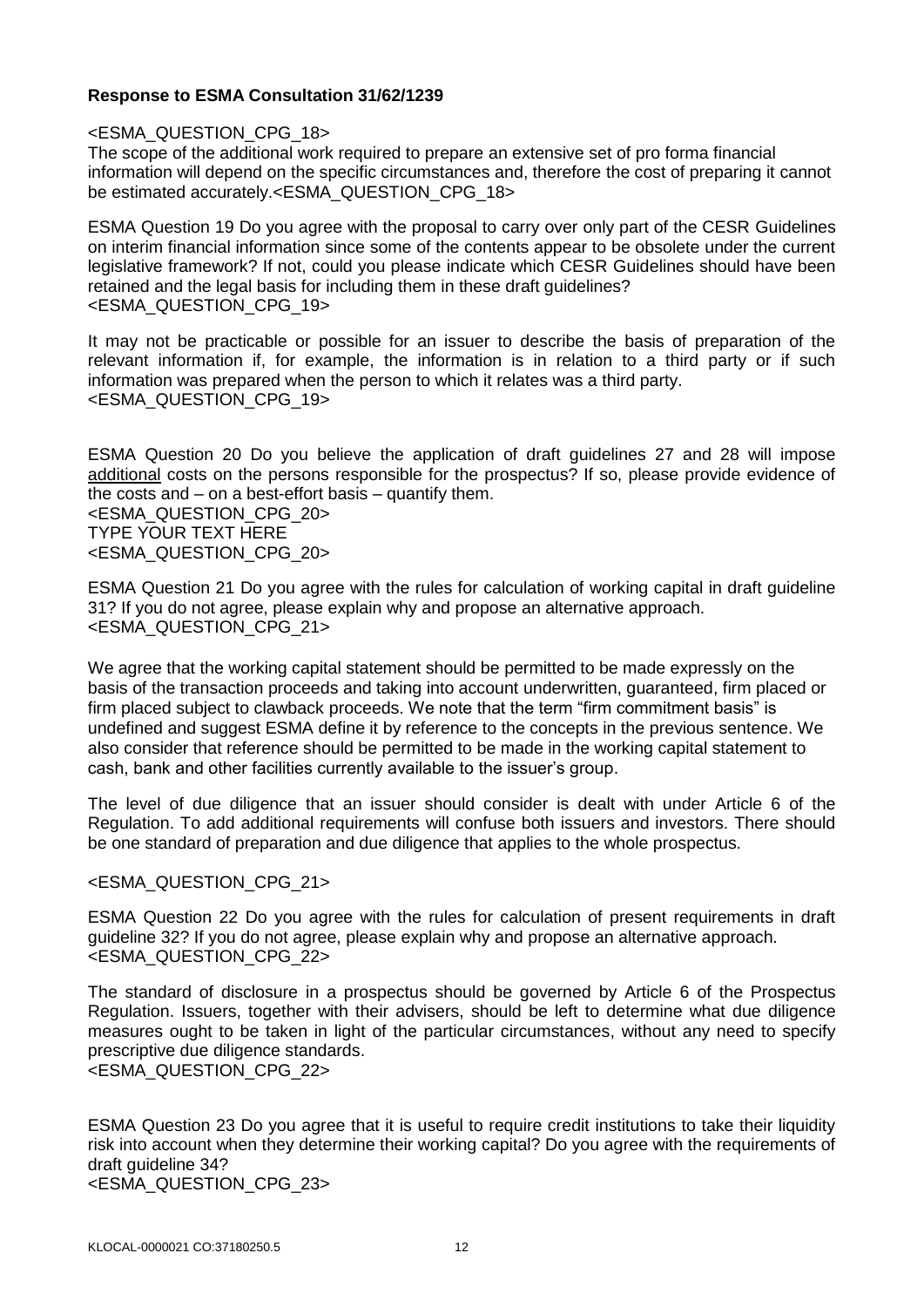Yes. ESMA should recognise that particular types of companies would not be capable of analysing their working capital requirements in the traditional manner, in particular banks and insurance companies. These types of institutions are already typically subject to rigorous capital adequacy requirements, so investors should not be prejudiced by their liquidity metrics as their starting point in their working capital statements. These institutions should not additionally be obliged to disclose information that they are not otherwise obliged to disclose

# <ESMA\_QUESTION\_CPG\_23>

ESMA Question 24 Do you agree that it is useful to require (re)insurance undertakings to take their liquidity metrics and their regulatory capital requirements into account when they determine their working capital? Do you agree with the requirements of draft guideline 35?

# <ESMA\_QUESTION\_CPG\_24>

We agree that using the metrics adopted and submitted by a (re)insurance undertaking to their supervisory authority pursuant to Solvency II are an appropriate way to frame consideration of a working capital statement.

# <ESMA\_QUESTION\_CPG\_24>

ESMA Question 25 In relation to draft guidelines 29, 30, 33, 36 and 37, which largely carry over existing material, do you agree that this material should be carried over? If you do not, please specify which material is no longer relevant and explain why.

<ESMA\_QUESTION\_CPG\_25> Yes. <ESMA\_QUESTION\_CPG\_25>

ESMA Question 26 Do you believe the application of any of the draft guidelines 29, 30, 31, 32, 33, 34, 35, 36, and 37 will impose additional costs on the persons responsible for the prospectus? If so, please provide evidence of the costs and  $-$  on a best-effort basis  $-$  quantify them. <ESMA\_QUESTION\_CPG\_26>

Yes, it is possible that there would be adaptive costs for issuers and other market participants, in drafting disclosure to meet the requirements of additional or different Guidelines or of the relevant NCA. These adaptive costs are likely to vary from issuer to issuer and may also differ from jurisdiction to jurisdiction. This is because the extent of these costs will partly depend on whether NCAs take a uniform and proportionate approach to the application of the Guidelines<ESMA\_QUESTION\_CPG\_26>

# *Capitalisation and indebtedness statements*

ESMA Question 27 Would you like more specific guidance on what to disclose concerning the type of guarantee according to draft guideline 38? If so, please explain which type of further guidance would be helpful.

# <ESMA\_QUESTION\_CPG\_27>

No. It should be ensured that the statement of capitalisation does not go beyond what is required in the regular reporting under the Transparency Directive and IFRS The suggested format is already prescriptive and flexibility needs to be given for issuers to include a capitalisation and indebtedness table that is appropriate for them and the financial standards they report under, as long as it complies with the clear requirements of the Regulation.

We note that the disclosure of shareholders' equity, which ESMA subdivides into share capital, legal reserves and other reserves, is beyond the scope of the Commission Delegated Regulation <ESMA\_QUESTION\_CPG\_27>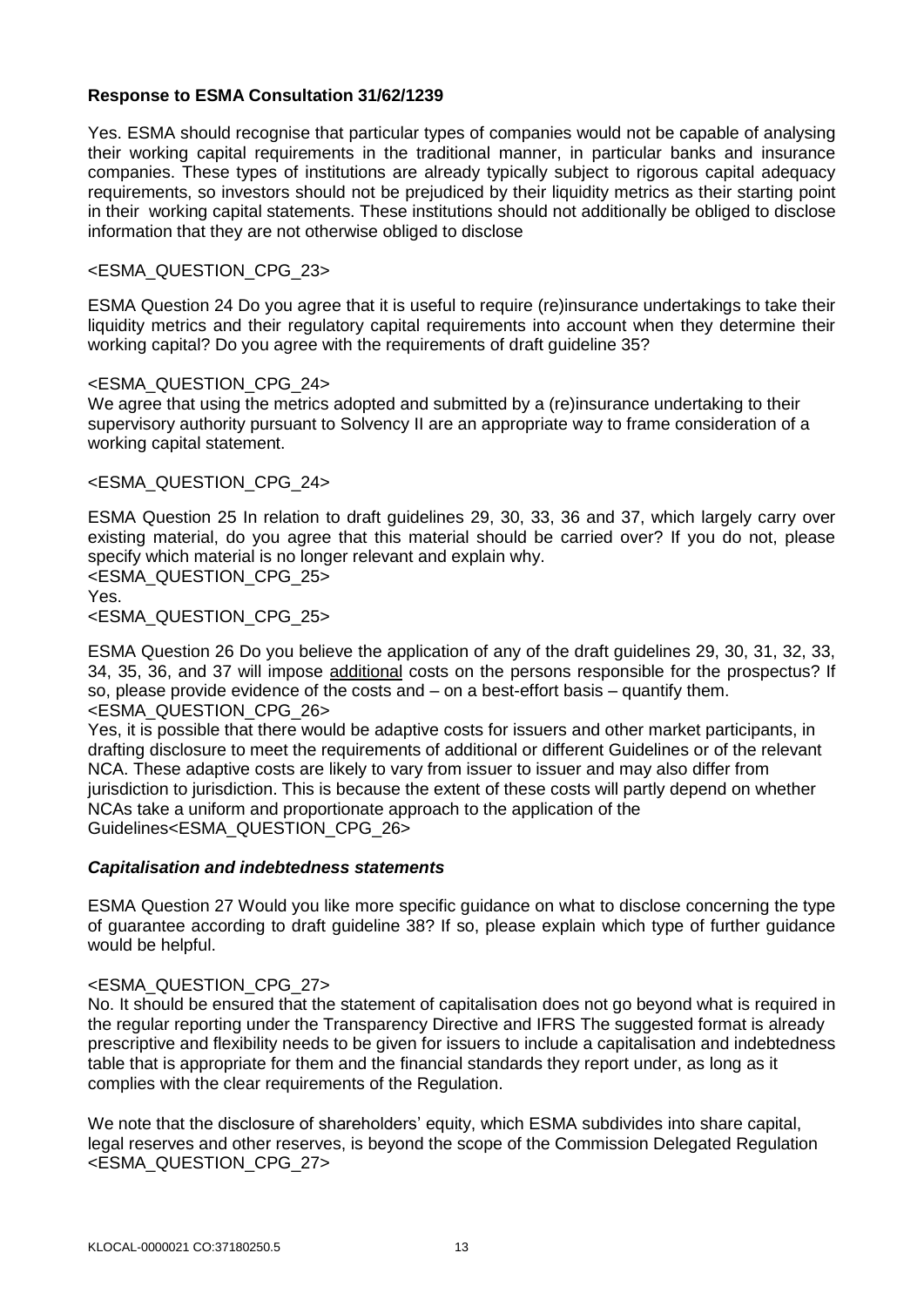ESMA Question 28 Would you like more specific guidance on how credit institutions and (re)insurance undertakings should adapt the capitalisation statement according to draft guideline 38? If so, please explain which type of further guidance would be helpful.

<ESMA\_QUESTION\_CPG\_28>

It is useful to align the requirements to the financial disclosure in regular reporting under the Transparency Directive, IFRS or relevant prudential regulation (to the extent it has to be disclosed).<ESMA\_QUESTION\_CPG\_28>

ESMA Question 29 Do you agree that trade receivables and trade payables should be included in the indebtedness statement, as proposed in draft guideline 39?

<ESMA\_QUESTION\_CPG\_29>

No. Complying with the proposed line item with respect to trade and other payables could increase the issuer's costs significantly. This is because such an approach would go beyond current accounting market practice and is likely to require the preparation of some additional form of financial statement.

TYPE YOUR TEXT HERE <ESMA\_QUESTION\_CPG\_29>

ESMA Question 30 In the indebtedness statement, do you agree that financial liabilities from leases should be included under financial debt and described further in a paragraph after the statement of indebtedness? <ESMA\_QUESTION\_CPG\_30>

Yes.

<ESMA\_QUESTION\_CPG\_30>

ESMA Question 31 Do you consider that any line items in either the capitalisation or the indebtedness statement are not useful to investors? Please explain your answer. <ESMA\_QUESTION\_CPG\_31>

There should not be any line items not already required in regular reporting under the Transparency Directive and IFRS. Any additional reporting lacks sufficient guidance in accounting standards so that consistency among various issuers is not ensured. As a result, such line items are not meaningful to investors. Therefore, the additional effort to provide financial information that is not generated out of the "normal" accounting systems create unnecessary cost for issuers<ESMA\_QUESTION\_CPG\_31>

ESMA Question 32 Do you have any other comments on draft guidelines 38 and 39? <ESMA\_QUESTION\_CPG\_32> TYPE YOUR TEXT HERE <ESMA\_QUESTION\_CPG\_32>

ESMA Question 33 Do you believe the application of draft guidelines 38 and 39 will impose additional costs on the persons responsible for the prospectus? If so, please provide evidence of the costs and – on a best-effort basis – quantify them. <ESMA\_QUESTION\_CPG\_33> TYPE YOUR TEXT HERE <ESMA\_QUESTION\_CPG\_33>

# *Remuneration*

ESMA Question 34 Do you agree with the approach taken for this draft guideline, i.e. to almost entirely replicate the existing CESR Guidelines? If not, please provide your reasoning and suggest an alternative approach.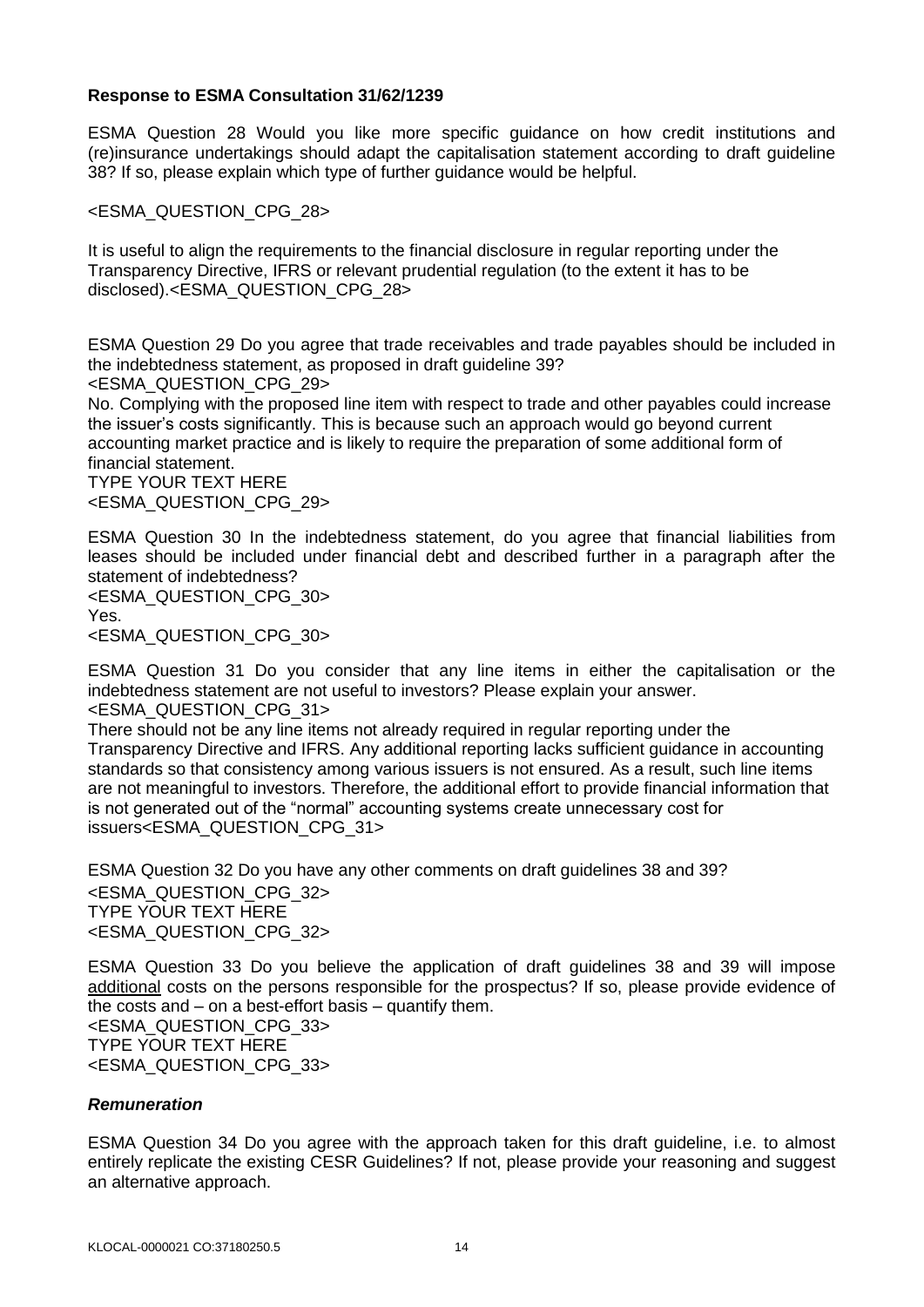<ESMA\_QUESTION\_CPG\_34> Yes. <ESMA\_QUESTION\_CPG\_34>

ESMA Question 35 Do you believe the application of draft guideline 40 will impose additional costs on the persons responsible for the prospectus? If so, please provide evidence of the costs and – on a best-effort basis – quantify them.

<ESMA\_QUESTION\_CPG\_35>

Yes, it is possible that there would be adaptive costs for issuers and other market participants, in drafting disclosure to meet the requirements of additional or different Guidelines or of the relevant NCA. These adaptive costs are likely to vary from issuer to issuer and may also differ from jurisdiction to jurisdiction. This is because the extent of these costs will partly depend on whether NCAs take a uniform and proportionate approach to the application of the Guidelines TYPE YOUR TEXT HERE <ESMA\_QUESTION\_CPG\_35>

# *Related party transactions*

ESMA Question 36 Do you agree with the content of this draft guideline? Do you think it provides further clarity to the market? If not, please explain. <ESMA\_QUESTION\_CPG\_36>

We believe that the correct approach is to encourage those issuers who do not apply IAS 24 to use the definition of related parties for each year used by the GAAP which is applied to the relevant

financial information. If the "bridge" form of presentation described in the Guidelines is used, so there is one year for which two GAAPs have been used, since IFRS would be one of the GAAPs used in that situation, the IAS24 definition of related party should be used for that particular year. If the non-IFRS GAAP used for any such accounts for any particular period did not require disclosure of any related party

In light of the application of the revised Shareholder Rights Directive (SRD II) since 10 June 2019, we expect that EU companies will, in general, move to using the IAS24 definition of related party as that is the standard used in SRD II.

transactions, then the application of the IFRS definition for that period would be reasonable.

# <ESMA\_QUESTION\_CPG\_36>

ESMA Question 37 Do you believe that the application of draft guideline 41 will impose additional costs on the persons responsible for the prospectus? If so, please provide evidence of the costs and – on a best-effort basis – quantify them.

<ESMA\_QUESTION\_CPG\_37>

If the "bridge" form of presentation described in the Guidelines is used, so there is one year for which two GAAPs have been used, and (as ESMA proposes) the IAS24 definition of "related party" is used for that particular year, the issuer may incur additional costs in applying that new definition.

It is also possible that there would be adaptive costs for issuers and other market participants, in drafting disclosure to meet the requirements of additional or different Guidelines or of the relevant NCA. These adaptive costs are likely to vary from issuer to issuer and may also differ from jurisdiction to jurisdiction. This is because the extent of these costs will partly depend on whether NCAs take a uniform and proportionate approach to the application of the Guidelines. TYPE YOUR TEXT HERE

<ESMA\_QUESTION\_CPG\_37>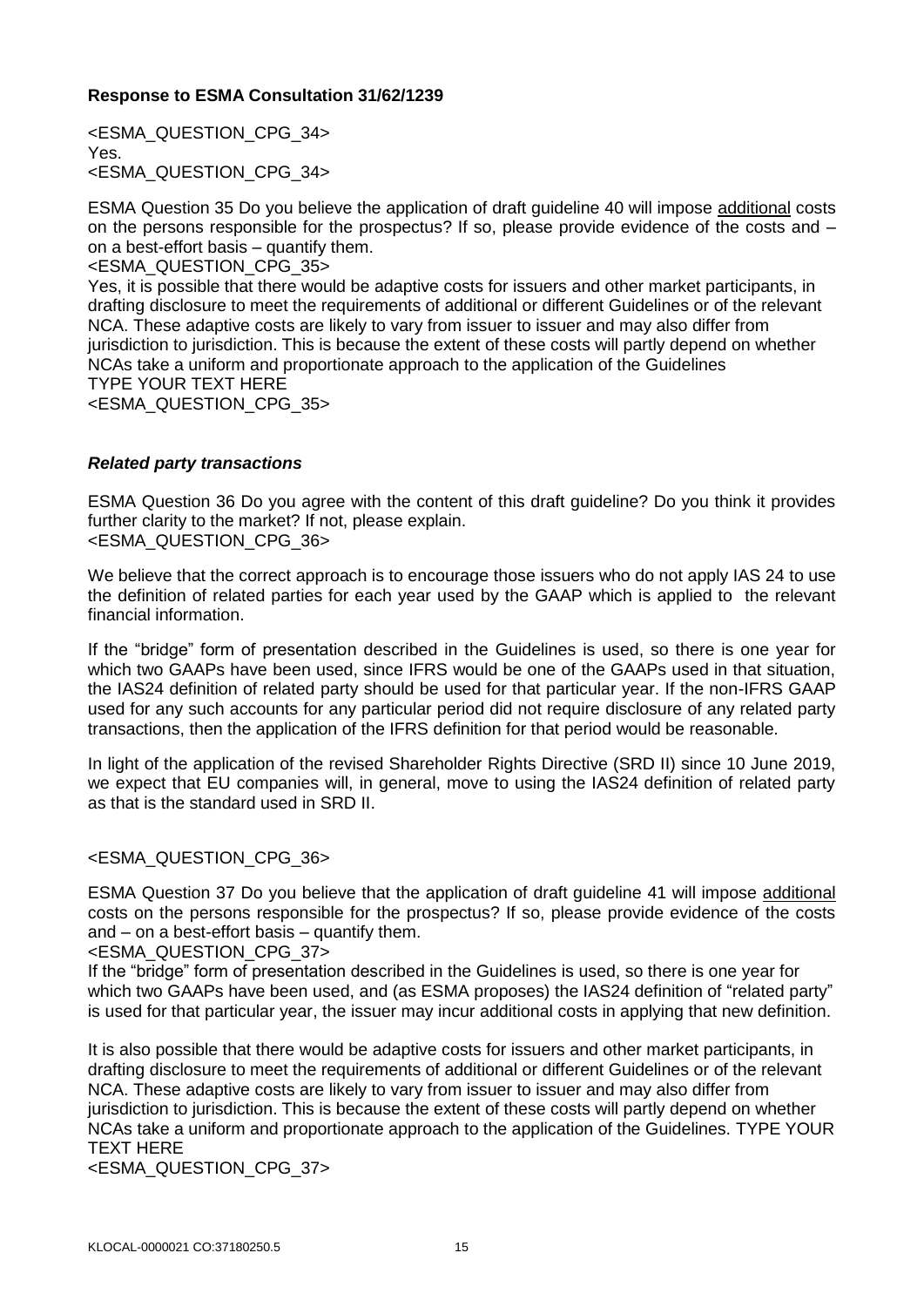# *Acquisition rights and undertakings to increase capital*

ESMA Question 38 Do you agree with the general approach taken for this draft guideline, i.e. to almost entirely replicate the existing CESR Guidelines? If not, please provide your reasoning and suggest an alternative approach.

<ESMA\_QUESTION\_CPG\_38> Yes.

<ESMA\_QUESTION\_CPG\_38>

ESMA Question 39 Do you believe the application of draft guideline 42 will impose additional costs on the persons responsible for the prospectus? If so, please provide evidence of the costs and – on a best-effort basis – quantify them.

<ESMA\_QUESTION\_CPG\_39>

It is also possible that there would be adaptive costs for issuers and other market participants, in drafting disclosure to meet the requirements of additional or different Guidelines or of the relevant NCA. These adaptive costs are likely to vary from issuer to issuer and may also differ from jurisdiction to jurisdiction. This is because the extent of these costs will partly depend on whether NCAs take a uniform and proportionate approach to the application of the Guidelines. <ESMA\_QUESTION\_CPG\_39>

# *Options agreements*

ESMA Question 40 Do you agree with the general approach taken for this draft guideline, i.e. to almost entirely replicate the existing CESR Guidelines? If not, please provide your reasoning and suggest an alternative approach.

<ESMA\_QUESTION\_CPG\_40>

In general, the detail in this provision should be qualified by materiality, so that the information should only be provided to the extent it is material in the context of the issuer and the securities being offered or admitted to trading. This would support ESMA's objective of the disclosure being easily analysable and comprehensible, in line with the requirement in Article 6.1 of the Regulation. For example, the granular "exercise price" could be replaced by the applicable price range.

ESMA may wish to address the duplication in paragraph 171 between (iv) and (v) – as they make reference to the "*period during which options can be exercised*" and "*the date in which they expire*" – by deleting one of them. <ESMA\_QUESTION\_CPG\_40>

ESMA Question 41 Do you agree with the introduction of a specific disclosure point on the potential dilution effects connected to the exercise of option agreements? <ESMA\_QUESTION\_CPG\_41> Yes, for issuers of shares. <ESMA\_QUESTION\_CPG\_41>

ESMA Question 42

Do you believe the application of draft guideline 43 will impose additional costs on the persons responsible for the prospectus? If so, please provide evidence of the costs and – on a best-effort basis – quantify them.

<ESMA\_QUESTION\_CPG\_42>

It is also possible that there would be adaptive costs for issuers and other market participants, in drafting disclosure to meet the requirements of additional or different Guidelines or of the relevant NCA. These adaptive costs are likely to vary from issuer to issuer and may also differ from jurisdiction to jurisdiction. This is because the extent of these costs will partly depend on whether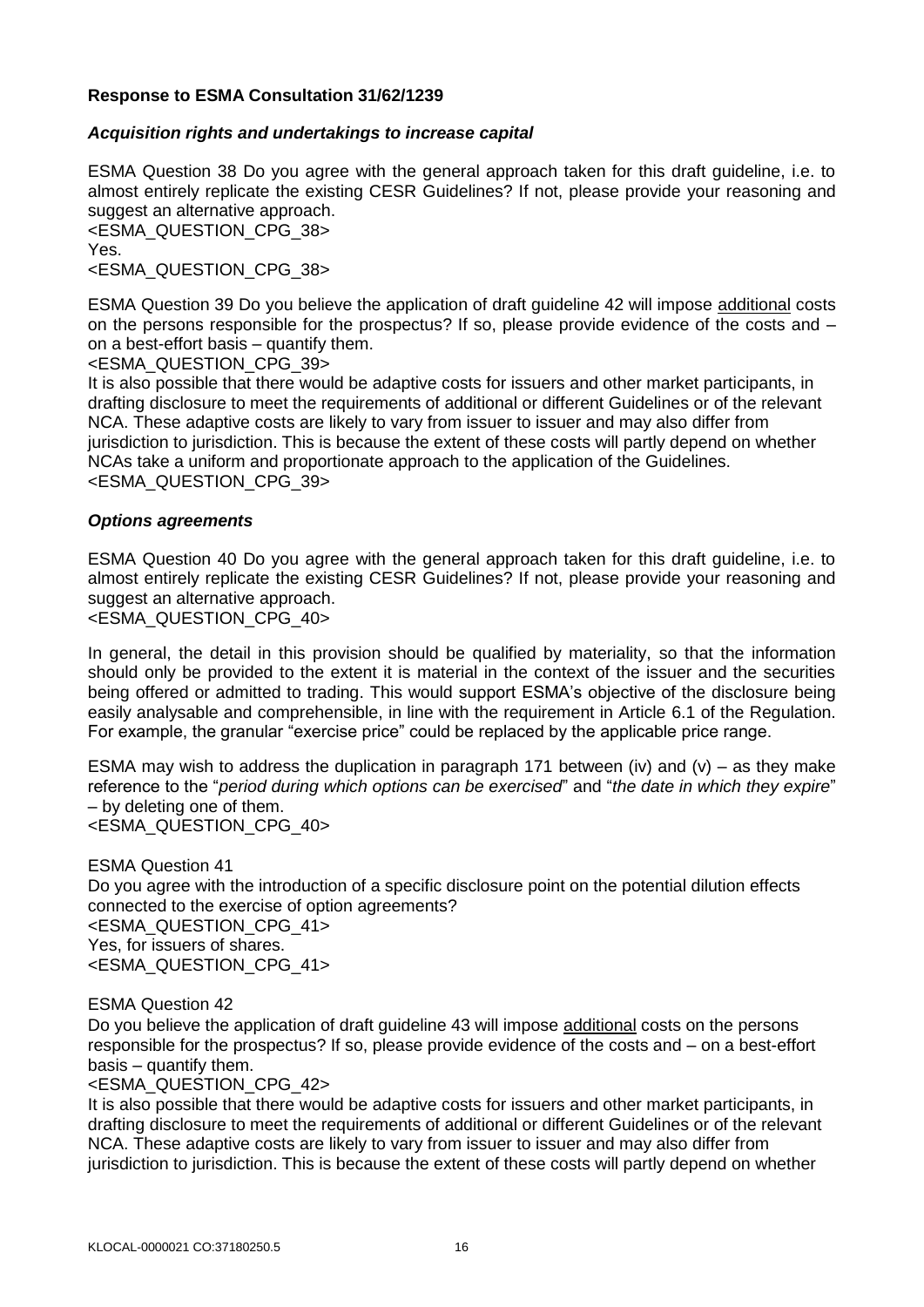NCAs take a uniform and proportionate approach to the application of the Guidelines. TYPE YOUR TEXT HERE <ESMA\_QUESTION\_CPG\_42>

# *History of share capital*

ESMA Question 43 Do you agree with the guidance set out in draft guideline 44 which has been subject only to minor revision? If not, please elaborate on your reasoning and suggest an alternative approach. <ESMA\_QUESTION\_CPG\_43>

TYPE YOUR TEXT HERE <ESMA\_QUESTION\_CPG\_43>

ESMA Question 44 Do you believe the application of draft guideline 44 will impose additional costs on the persons responsible for the prospectus? If so, please provide evidence of the costs and – on a best-effort basis – quantify them. <ESMA\_QUESTION\_CPG\_44> TYPE YOUR TEXT HERE <ESMA\_QUESTION\_CPG\_44>

# *Description of the rights attaching to shares of the issuer*

ESMA Question 45 Do you agree with the guidance set out in draft guideline 45 which has been subject only to minor revision? If not, please elaborate on your reasoning and suggest an alternative approach.

#### <ESMA\_QUESTION\_CPG\_45>

The level of detail provided for in the Guidelines should only be provided to the extent it is material in the context of the issuer and the securities being offered or admitted to trading, to support the requirement for disclosure that is concise easily analysable and comprehensible, in line with the requirement in Article 6.1 of the Prospectus Regulation. <ESMA\_QUESTION\_CPG\_45>

ESMA Question 46 Do you believe the application of draft guideline 45 will impose additional costs on the persons responsible for the prospectus? If so, please provide evidence of the costs and – on a best-effort basis – quantify them. <ESMA\_QUESTION\_CPG\_46> TYPE YOUR TEXT HERE <ESMA\_QUESTION\_CPG\_46>

# *Statements by experts*

ESMA Question 47 Do you agree with the guidance set out in draft guideline 46 which has been subject only to minor revision? If not, please elaborate on your reasoning and suggest an alternative approach.

# <ESMA\_QUESTION\_CPG\_47>

We note that this Guideline assumes that the expert will always be a natural person and this may not be the case.

<ESMA\_QUESTION\_CPG\_47>

ESMA Question 48 Do you believe the application of draft guideline 46 will impose additional costs on the persons responsible for the prospectus? If so, please provide evidence of the costs and – on a best-effort basis – quantify them.

<ESMA\_QUESTION\_CPG\_48>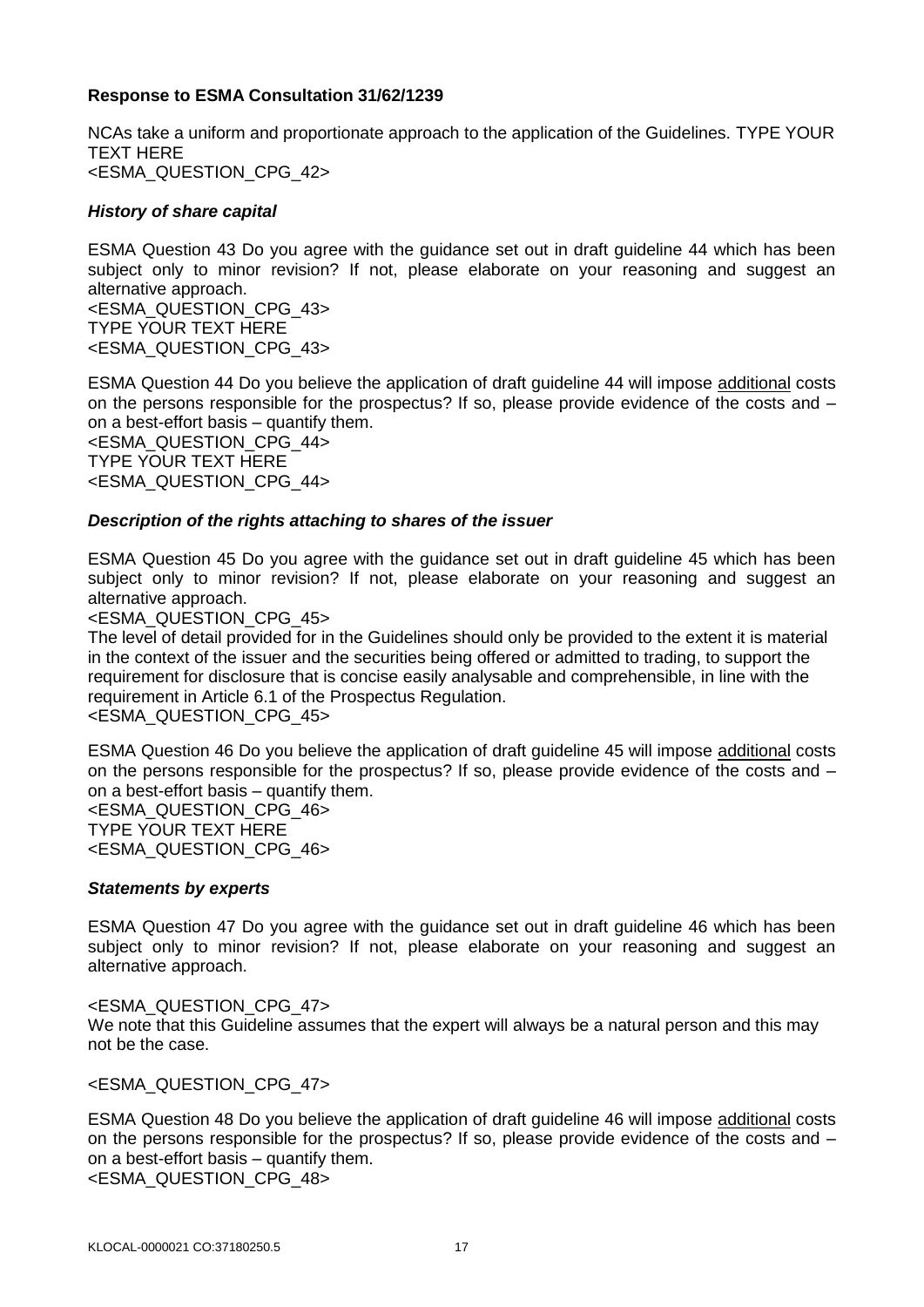TYPE YOUR TEXT HERE <ESMA\_QUESTION\_CPG\_48>

#### *Information on holdings*

ESMA Question 49 Do you agree with the proposal to carry over only part of the CESR Guidelines on information on holdings? If not, please indicate what further CESR Guidelines should be retained and the legal basis for their inclusion in these draft guidelines.

<ESMA\_QUESTION\_CPG\_49>Yes, although further streamlining is possible and desirable. For example, the registered office of the undertaking is unlikely to be material information. In general, the level of detail provided for in the Guideline should only be provided to the extent it is material in the context of the issuer of shares and has not been disclosed in the consolidated financial statements.

<ESMA\_QUESTION\_CPG\_49>

ESMA Question 50 Do you consider the clarification on the general principle whereby this draft guideline does not apply when the required information is provided in the issuer's consolidated / separate financial statements prepared in accordance with IFRS to be useful? <ESMA\_QUESTION\_CPG\_50>

Yes, as duplication of such information is unnecessary.

<ESMA\_QUESTION\_CPG\_50>

ESMA Question 51 Do you believe the application of draft guideline 47 will impose additional costs on the persons responsible for the prospectus? If so, please provide evidence of the costs and – on a best-effort basis – quantify them. <ESMA\_QUESTION\_CPG\_51> TYPE YOUR TEXT HERE <ESMA\_QUESTION\_CPG\_51>

# *Interests of natural and legal persons involved in the issue / offer*

ESMA Question 52

Do you agree with the guidance set out in draft guideline 48 which has been subject only to minor revision? If not, please elaborate on your reasoning and suggest an alternative approach. <ESMA\_QUESTION\_CPG\_52>

We consider that it would only be relevant for investors to know about the interests of any expert whose statements are included in the prospectus and we cannot see why the interests of any other persons involved in the issue/offer would be relevant.

We also note that the requirement to disclose details of the *former* employment or compensation of an expert, without any limitation in time, appears to require extensive disclosure of historic information which may be costly and time-consuming to source and yet is not material for investors in the shares which are the subject of the prospectus.

<ESMA\_QUESTION\_CPG\_52>

# ESMA Question 53

Do you believe the application of draft guideline 48 will impose additional costs on the persons responsible for the prospectus? If so, please provide evidence of the costs and – on a best-effort basis – quantify them.

<ESMA\_QUESTION\_CPG\_53> TYPE YOUR TEXT HERE